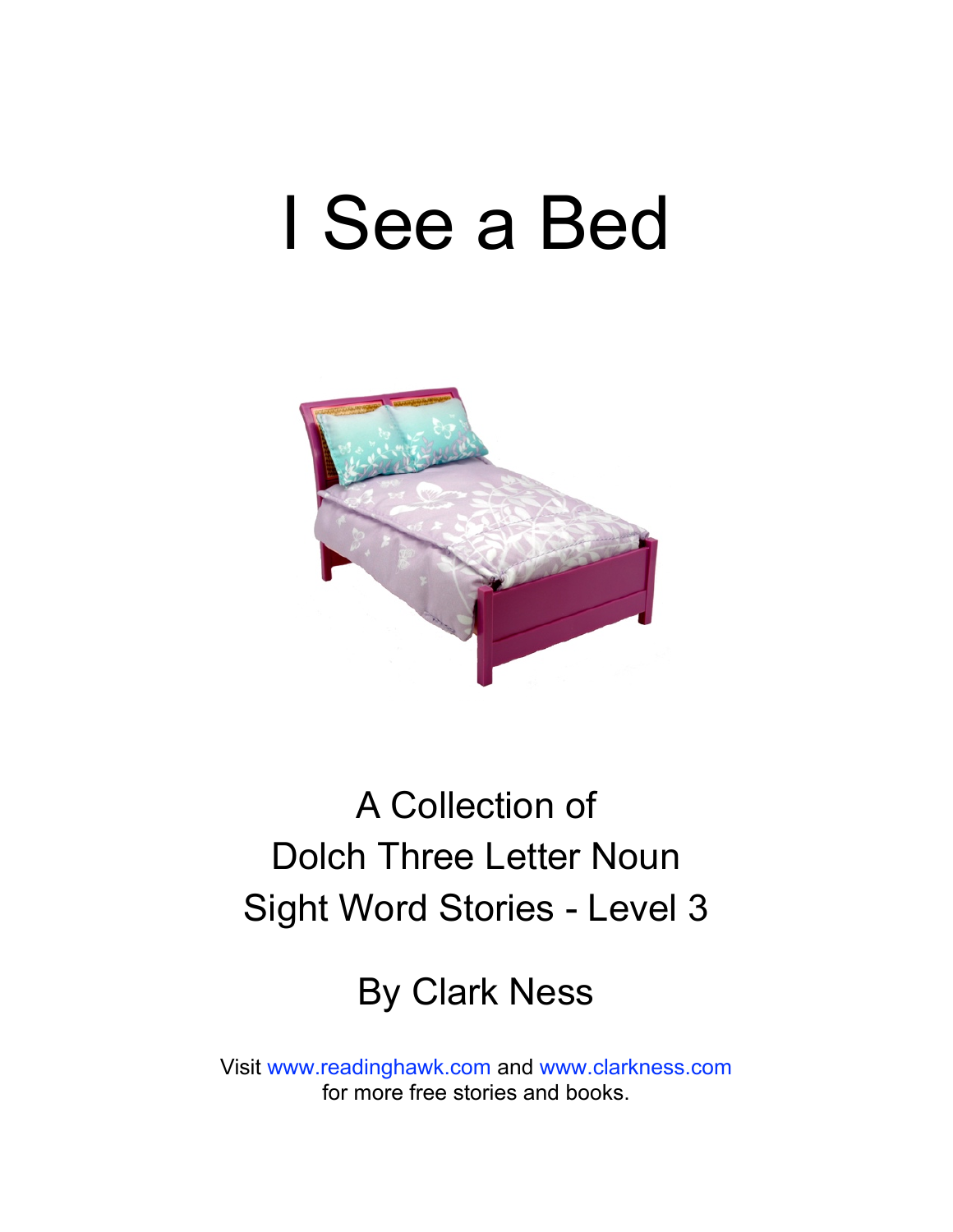

I See a Bed

#### "I see a bed," said the boy.

New words in Dolch Three Letter Noun Sight Words Level 3: bed, boy, dog, top

Words in Dolch Three Letter Noun Sight Words Level 3: a, and, away, bed, big, blue, boy, can, car, come, day, dog, down, eye, find, for, funny, go, help, here, I, in, is, it, jump, little, look, make, man, me, men, my, not, one, play, red, run, said, see, the, three, to, top, two, up, way, we, where, yellow, you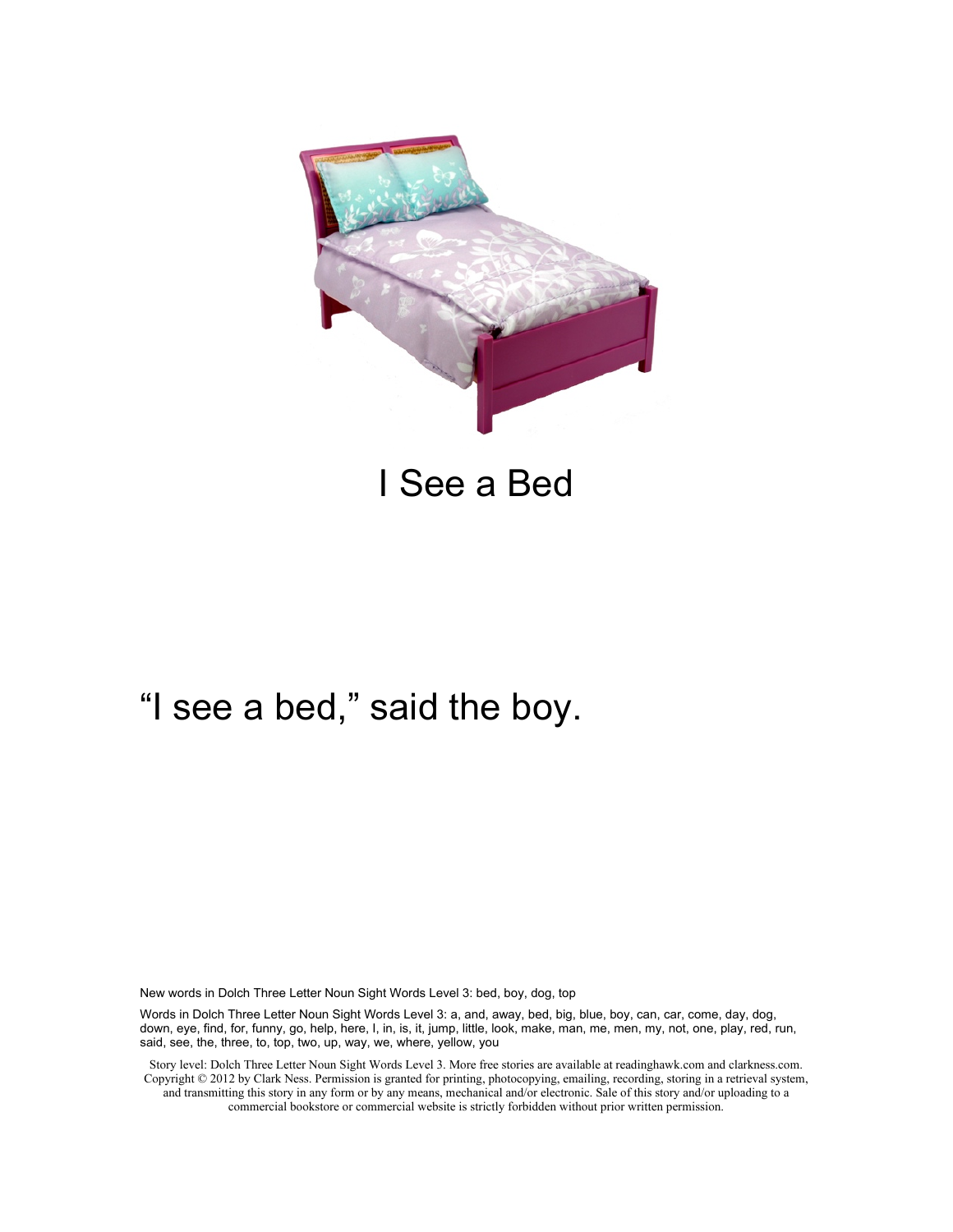

#### The Boy is in the Bed

#### The boy is in the bed.

New words in Dolch Three Letter Noun Sight Words Level 3: bed, boy, dog, top

Words in Dolch Three Letter Noun Sight Words Level 3: a, and, away, bed, big, blue, boy, can, car, come, day, dog, down, eye, find, for, funny, go, help, here, I, in, is, it, jump, little, look, make, man, me, men, my, not, one, play, red, run, said, see, the, three, to, top, two, up, way, we, where, yellow, you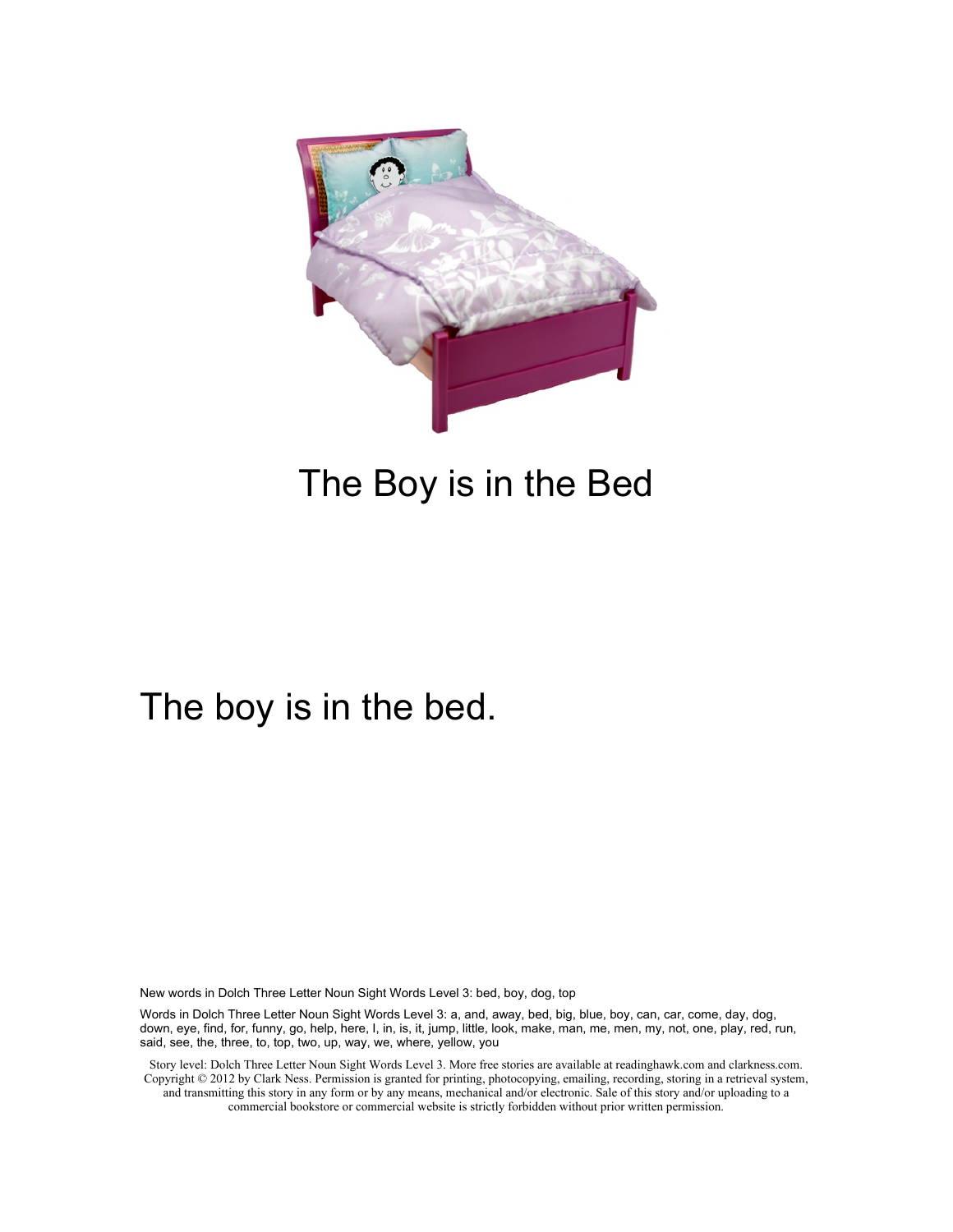

#### I See the Dog

#### "I see the dog," said the man.

New words in Dolch Three Letter Noun Sight Words Level 3: bed, boy, dog, top

Words in Dolch Three Letter Noun Sight Words Level 3: a, and, away, bed, big, blue, boy, can, car, come, day, dog, down, eye, find, for, funny, go, help, here, I, in, is, it, jump, little, look, make, man, me, men, my, not, one, play, red, run, said, see, the, three, to, top, two, up, way, we, where, yellow, you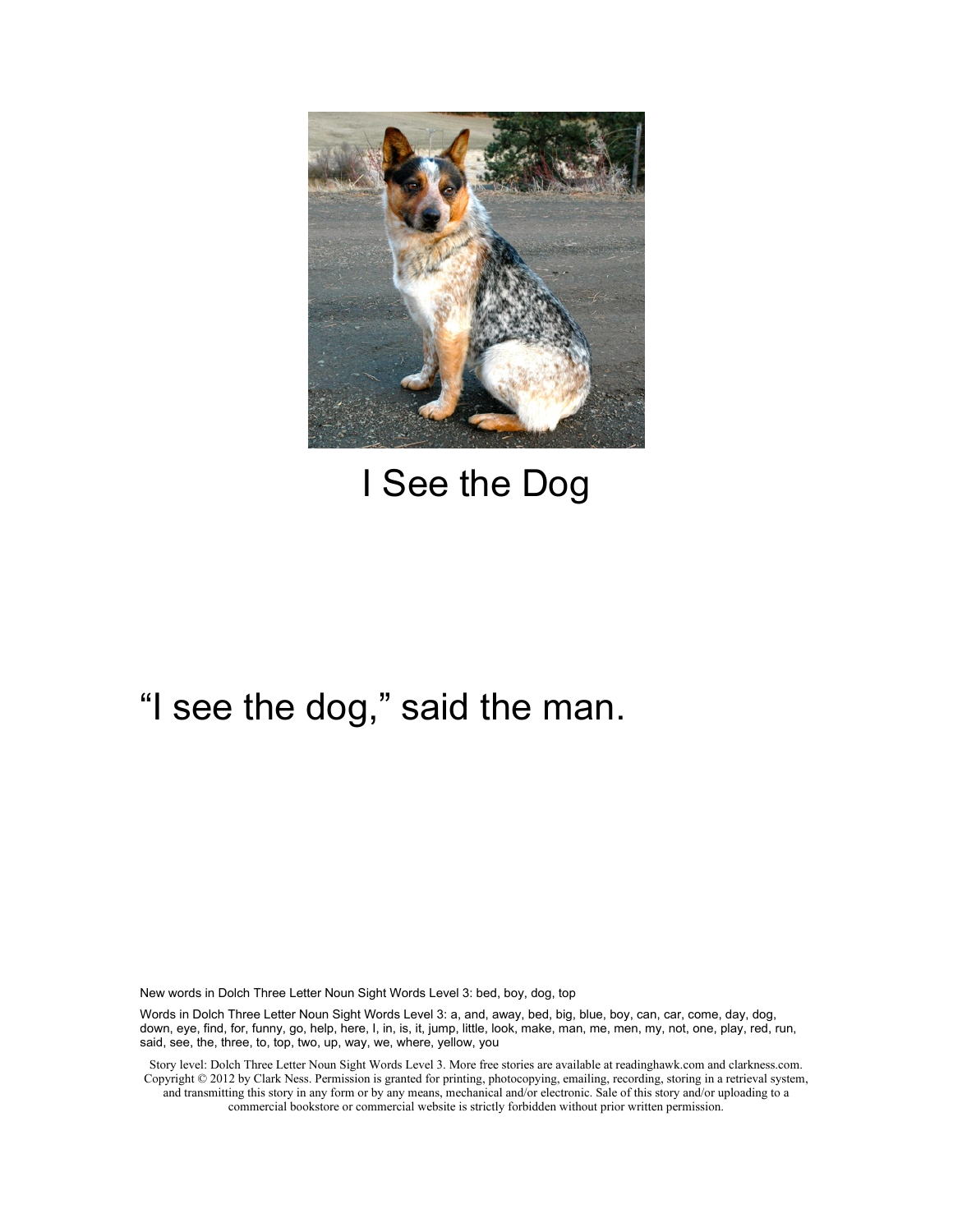

#### I See a Dog

#### "I see a dog and it can see me," said the boy.

New words in Dolch Three Letter Noun Sight Words Level 3: bed, boy, dog, top

Words in Dolch Three Letter Noun Sight Words Level 3: a, and, away, bed, big, blue, boy, can, car, come, day, dog, down, eye, find, for, funny, go, help, here, I, in, is, it, jump, little, look, make, man, me, men, my, not, one, play, red, run, said, see, the, three, to, top, two, up, way, we, where, yellow, you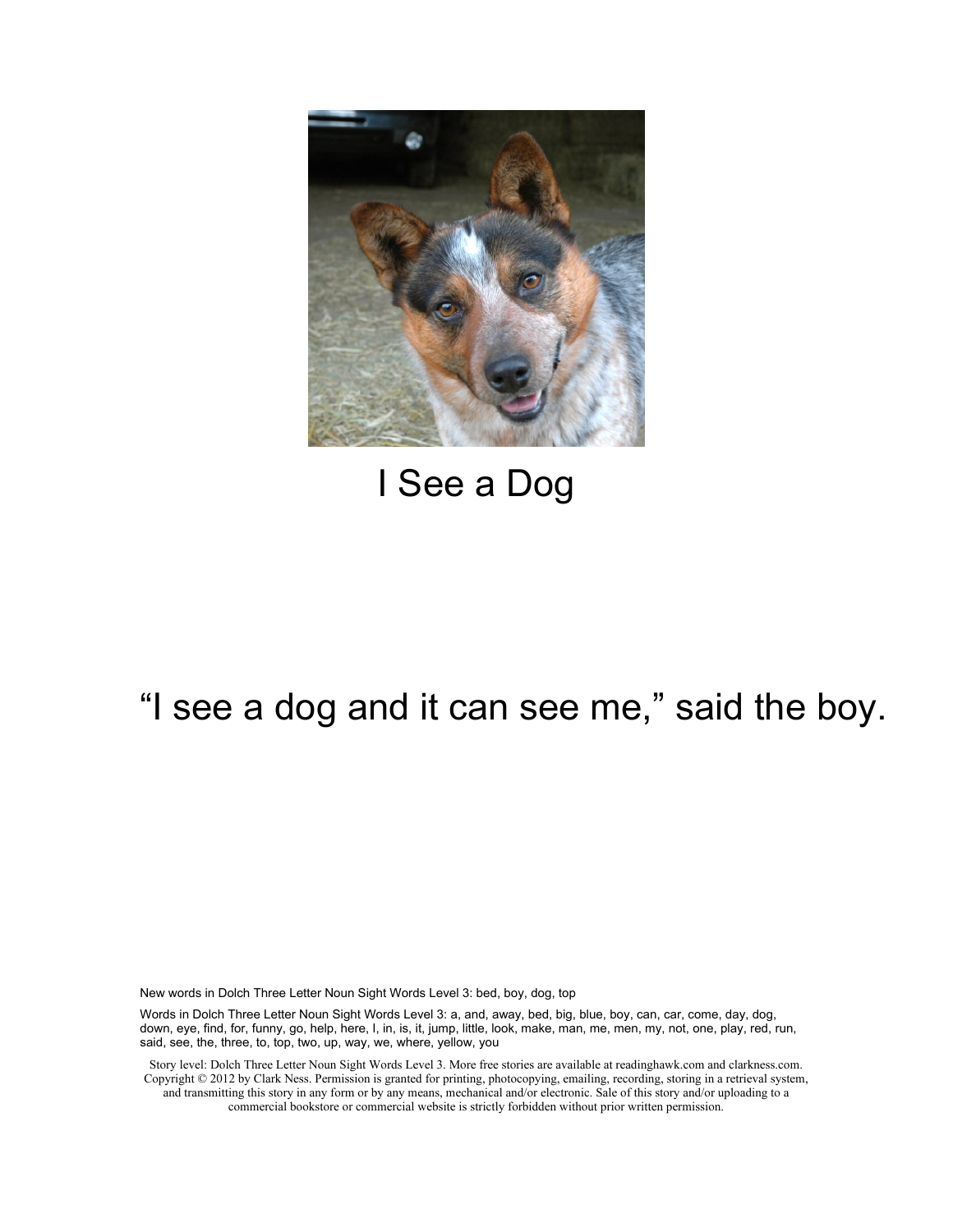

#### I See a Man and a Dog

#### "I see a man and a dog," said the boy.

New words in Dolch Three Letter Noun Sight Words Level 3: bed, boy, dog, top

Words in Dolch Three Letter Noun Sight Words Level 3: a, and, away, bed, big, blue, boy, can, car, come, day, dog, down, eye, find, for, funny, go, help, here, I, in, is, it, jump, little, look, make, man, me, men, my, not, one, play, red, run, said, see, the, three, to, top, two, up, way, we, where, yellow, you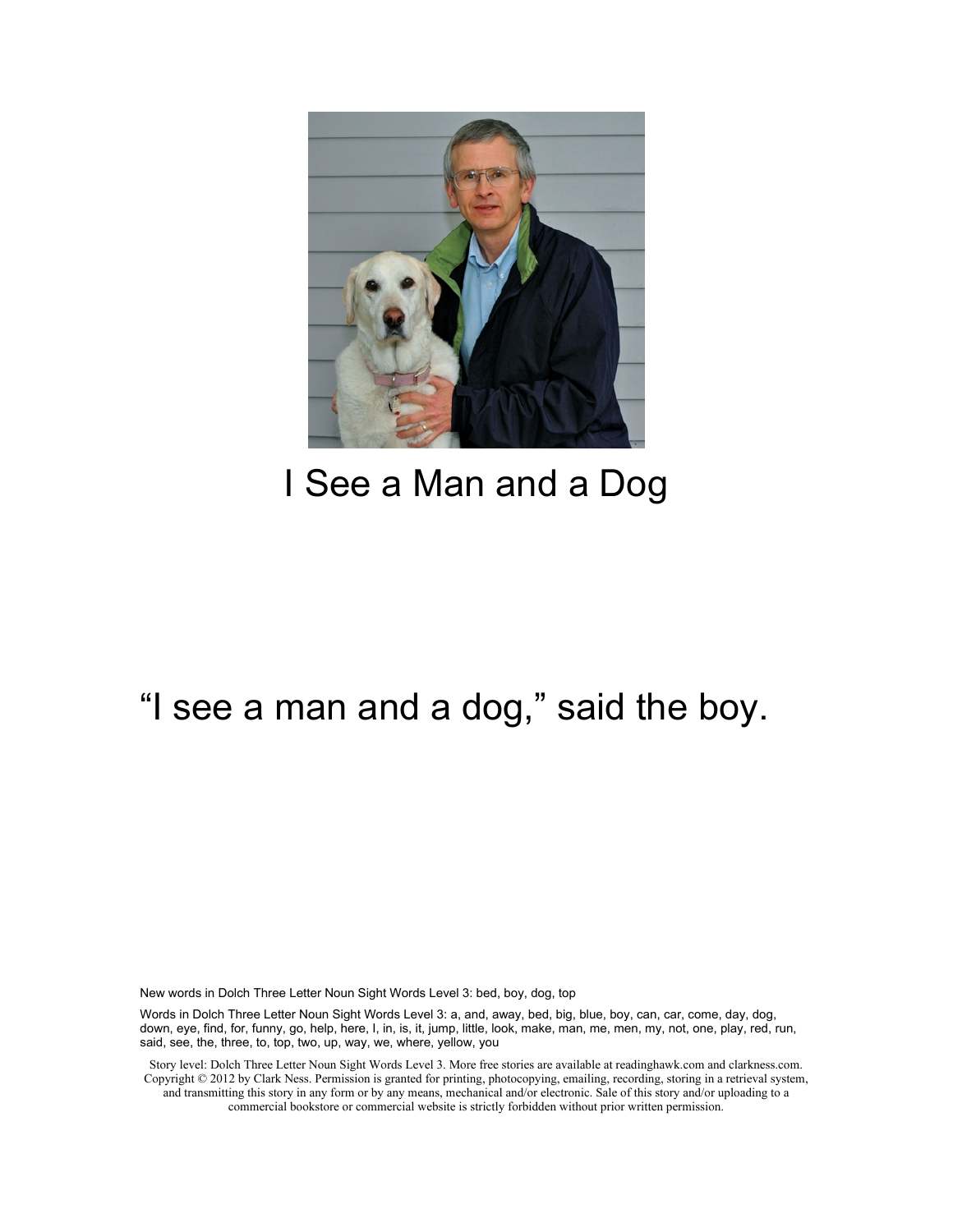

#### We Can See the Dog

# "We can see the dog," said the  $\frac{1}{\omega}$  ...

New words in Dolch Three Letter Noun Sight Words Level 3: bed, boy, dog, top

Words in Dolch Three Letter Noun Sight Words Level 3: a, and, away, bed, big, blue, boy, can, car, come, day, dog, down, eye, find, for, funny, go, help, here, I, in, is, it, jump, little, look, make, man, me, men, my, not, one, play, red, run, said, see, the, three, to, top, two, up, way, we, where, yellow, you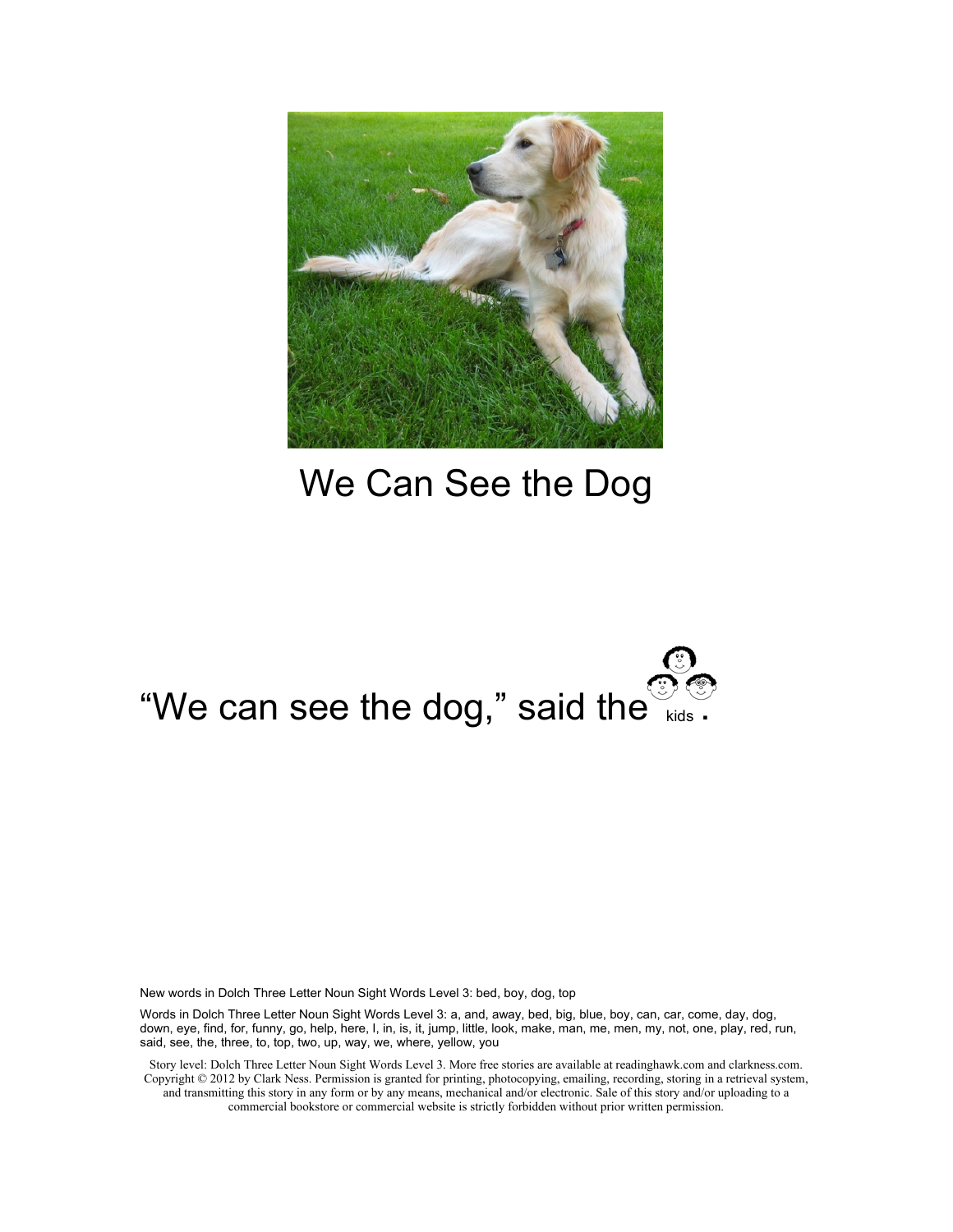

I See a Top

#### I see a top. It can go and go.

New words in Dolch Three Letter Noun Sight Words Level 3: bed, boy, dog, top

Words in Dolch Three Letter Noun Sight Words Level 3: a, and, away, bed, big, blue, boy, can, car, come, day, dog, down, eye, find, for, funny, go, help, here, I, in, is, it, jump, little, look, make, man, me, men, my, not, one, play, red, run, said, see, the, three, to, top, two, up, way, we, where, yellow, you